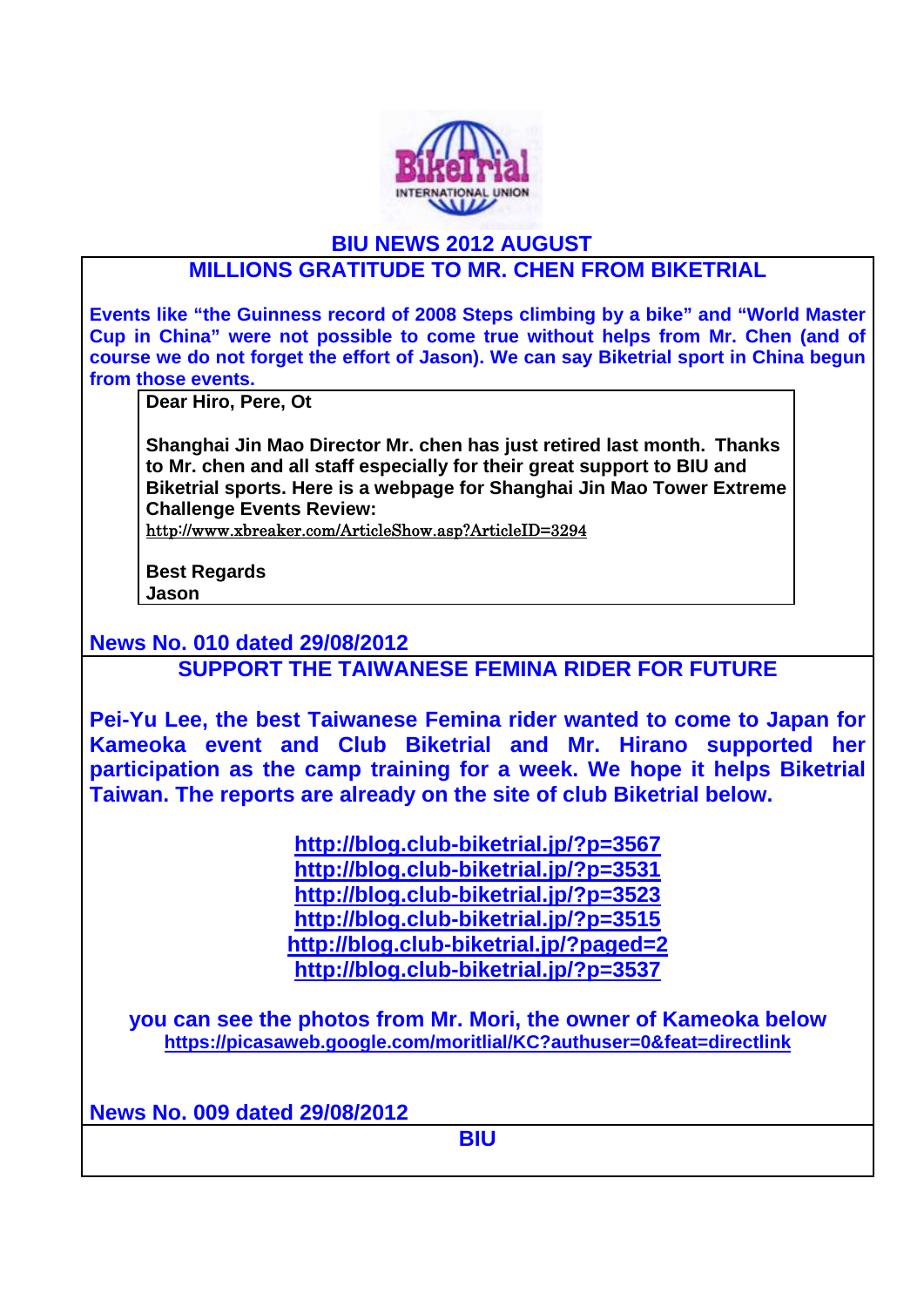**Dear Hiro** 

**Thanks for your news. Before I send my opinion, I will repeat the BIU Spirit mentioned in last mail. Thanks EBU president Mr. Musil sending BIU General Assembly 2012 with High Responsibility. Thanks Mr. Pere sending his new book** *No Tengo 200 años.* **It is about Biketrail origin and development. (More info:** 

**http://www.xbreaker.com/ArticleShow.asp?ArticleID=3271)** 

**It reminds the respectable BIU glorious history with more than 20 years. All BIU and Biketrial patriarchal figures give their selfless devotion to Biketrial sport. They show the spirit of High Responsibility, True Respect, Full Devotion, Credibility and Integrity, Serious work, Effective Cooperation and Attitude of Enthusiasm to the young generation, they are volunteers but professional and lead the sports to the right direction through their great effort in their respectable life. h** 

**As respect to BIU and Biketrial patriarchal figures, I will introduce Zhao Xuan's situation with High Responsibility.** 

**ZHao Xuan is not the new rider in Elite, He is in Elite in 2010. Why not now? No money to participate in WBC 2011 all jeld in Europe. So what? Out of Elite according to BIU rules. Then What? Save Money How Long to save enough money? More than 1 year. How Much? Cost 4300 EURO to participate on all WBC rounds all held in Europe. WOW! What is the result? Not bad, No. 4 in Senor and No. 8. Why do this? Hope to return Elite.** 

**Zhao Xuan has asked me 1 question these days: How about UCI? I don't know. I tell him a story about how BIU was founded in 1992 know from Mr. Hiro, Pere and Enric. Did Zhao Xuan hparticipated in UCI before? No. Is UCI welcome a rider who will cost 300 EURO to participate in their Events? Please ask UCI. I have noted there are some talks about UCI rider could participate in BIU Elite in BIU news. Eh? Zhao Xuan wants to go to UCI then come back BIU Elite? So no need BIU staff to discuss so busy with High Responsibility. IS IT GREAT????!!!!!!** 

**Actually, Zhao Xuan applies to RETURN BIU Elite. Who will consider the application? BIU Technical Group. What BIU Technical Group should do? Got the Scratch and check. Then what? Give proposal but not decision with High Responsibility to BIU presidium. Why to BIU presidium? BIU presidium is the power center of BIU to solve any problem and make decision. Or why set BIU presidium? For good looking? Then what? BIU presidium discusses and ask for the opinion of the rider through Delegate. Technical Group should also ask the opinion of the rider through Delegate before make proposal. Then? Final decision was made by BIU presidium. It is not written in the rules? Yes, just as it is not written What BIU members fs IQ is required.**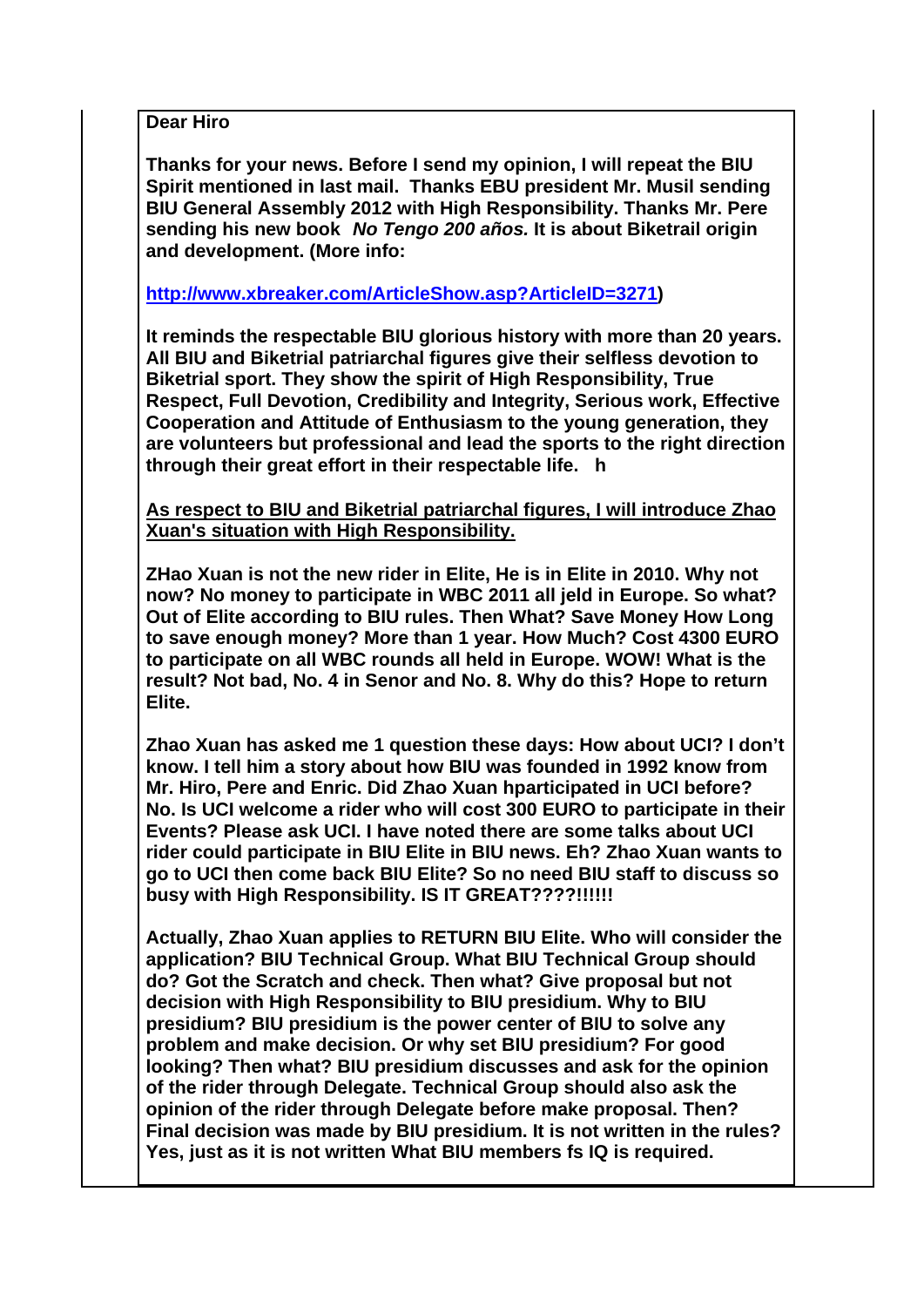**So it is like a chat in Funny Club Bar? What? It cost extra money in a Bar. Then? No Money. Then? Ok, normally out of Elite then save money again or... or what? Return BIU Elute from UCI. Wow! But Why not say injured in the year? For BIU Spirit: High Responsibility, True Respect, Full Devotion, Credibility and Integrity, Serious work, Effective Cooperation and Attitude of Enthusiasm** 

**Hope enjoy and encourage each other.** 

**Best Regads Jason** 

**Dear Hiro and all biketrial friends,** 

**Week ago I do receive the news but no file is attached, could you please send me the complete final results (revised+scratch)? thanks in advance. I do concerned about things in the news, Zhao Xuan and other riders when there are positively closed even final results haven't finished right, this normal-new systems. But you and peoples there is the one who knows and experienced, I believe all this will be solved properly and consider everything the best.** 

**Regards, Yosnison Maretsa INDONESIA** 

**Can we please see a set of results that include the full scratch ranking. It would make things easier with this decision If a rider from 4-8 requests to move to elite and his results look good, then we can make a decision** 

**Scott** 

**Dear Scott,** 

**I enclose the Scratch file that I received from Mr. Hiro. Please, I repeat: Giuliano, Scott, Mr. Hiro, Lukas don't have competence about this question. The decision must arrive from Jean, Stefan and Radim; the Technical Commission. So I write in BIU Statute. Scott, have you copy of BIU Statute ?** 

## **Giuliano**

**Dear Hiro,** 

**what is the problem ? The problem is Armand Molla ? The problem is Zhao Xuan ? If the Scratch of Sonico had problem means that software is not good. Have you considered this eventuality ? I understand now that Sonico file had problem. Ok. Sorry from me, Fabio and Mirko for the mistake. In Sonico we have vote about the new Presidium and now we want work. New BIU President have declare that now he work with Presidium. Where is the problem ? The last thing that need today in BIU is tension. We had vote Mr. Hirano for President and we want Mr. Hirano for President Every people in Presidium have his mandate and his competence. Competence in Elite promotion is Mr. Jean Fabregas**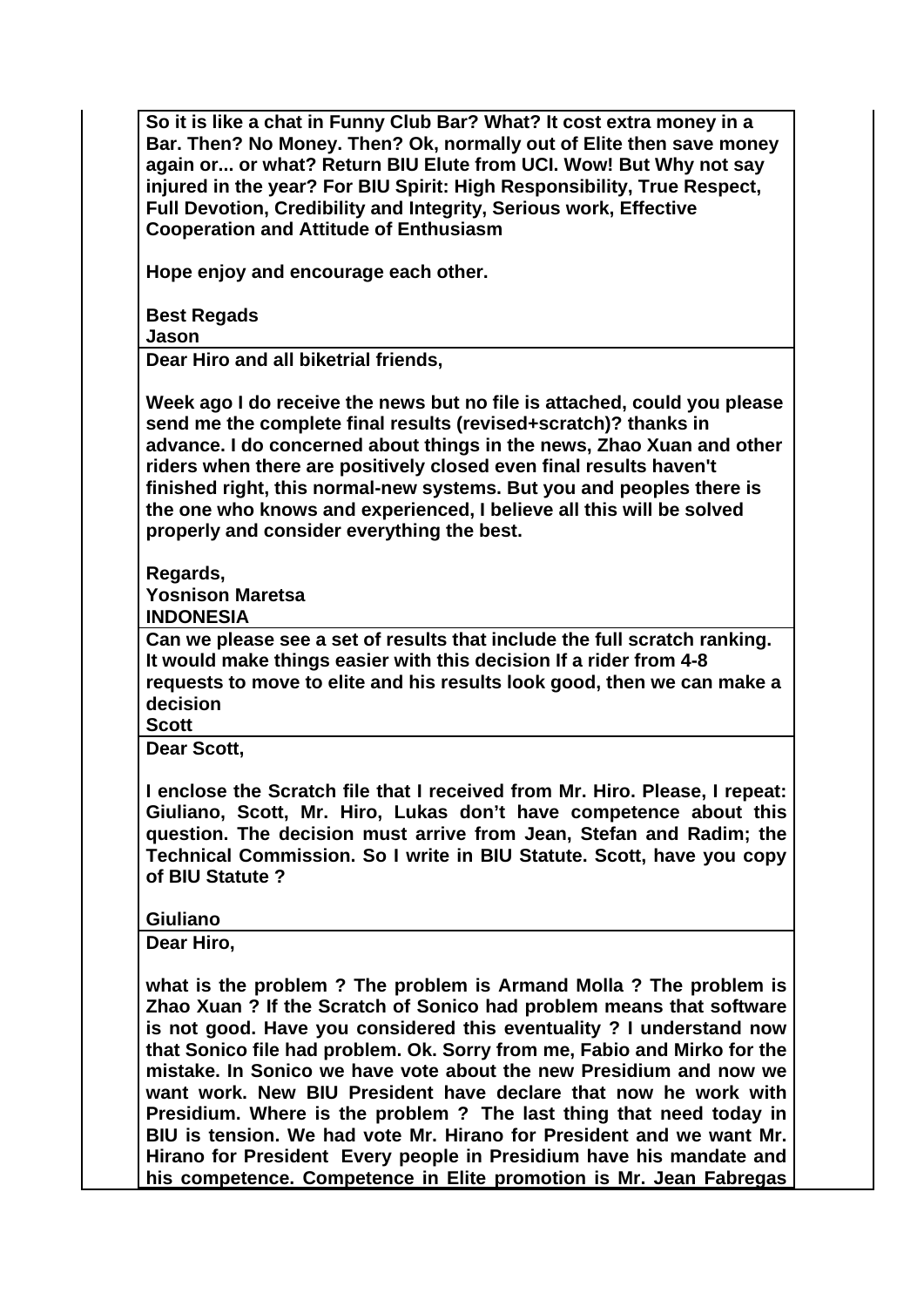| <b>Name</b>                                    | <b>Nation</b>    | <b>Promotion</b> | <b>Request</b><br><b>Elite</b><br>2013 |
|------------------------------------------------|------------------|------------------|----------------------------------------|
| <b>TIBAU ROURA Rafael</b>                      | <b>CATALONIA</b> | <b>Automatic</b> | <b>No</b>                              |
| <b>REMY Morgan</b>                             | <b>FRANCE</b>    | <b>Automatic</b> | <b>No</b>                              |
| <b>FIGUERAS VINAS Juan</b>                     | <b>CATALONIA</b> | <b>Automatic</b> | <b>No</b>                              |
| <b>MOLLA GARCIA Armand</b>                     | <b>CATALONIA</b> | <b>Possible</b>  | <b>Yes</b>                             |
| <b>DERMAKS Ansis</b>                           | <b>LATVIA</b>    | <b>Possible</b>  | <b>No</b>                              |
| <b>KAKAC Martin</b>                            | <b>CZECH</b>     | <b>Possible</b>  | <b>No</b>                              |
| <b>GARCIA</b><br><b>FURIO</b><br>Juan<br>Pedro | <b>SPAIN</b>     | <b>Possible</b>  | <b>No</b>                              |
| <b>ZHAO Xuan</b>                               | <b>CHINA</b>     | <b>Possible</b>  | <b>Yes</b>                             |

**and the Technical Commission. The first 8 Rider are:** 

**Why for you the request of one rider is not "important" ? For me is the first thing. Have your request from Martin Kakac for example ? If Martin Kakac ask to go in Elite, your answer will be no ? Why ? Because you think that Martin Kakac is not able to compete in Elite ? Why ? Why we need wait Delegate that don't have activity ? This is not write in the Rules. Rules talk about Presidium. Not about "all delegate". This delegate had come in Sonico, apply his candidature and take vote. Or not ? Why we must expend a lot of time, a lot of money, a lot of energy and not have nothing right ? Italy, Catalunya, Japan, France, Spain, Czech, Slovak, England, China, Andorra, Sweden and other must wait USA Delegate to decide ? Or Greece ? Or Lebanon ? About Web Site: I am on work. Please send me your introduction about "what is BikeTrial", please. About Economical Resource: we have talk in Sonico and all member of Presidium agree on the project to find solution. About your responsibility:** 

**The definitive responsibility about promotion is from Presidium not from President. About you feeling to stay: Find it.** 

**Best regards, Giuliano** 

**Dear Giuliano,** 

**What is your purpose to being a BIU official? Where is the goal for our sport? BIU got this sport from the originator Mr. Pi after he resigned the representative posts of TRIALSIN and BMX in UCI. Since then, I have been running the union, improving the things but never forget keeping the originality and the tradition of our sport till today. My goal in BIU is "to make our sport as popular as we can in this world" (it is the final goal of BIU).** 

**Biketrial is not easy and simple sport as racing or the others. For the riders, organizers, audiences, it is enough complicate already. If you are going to make it much more complicate, it is silly and bad. If you want to make it bigger than now, you should understand it. It is very clear for**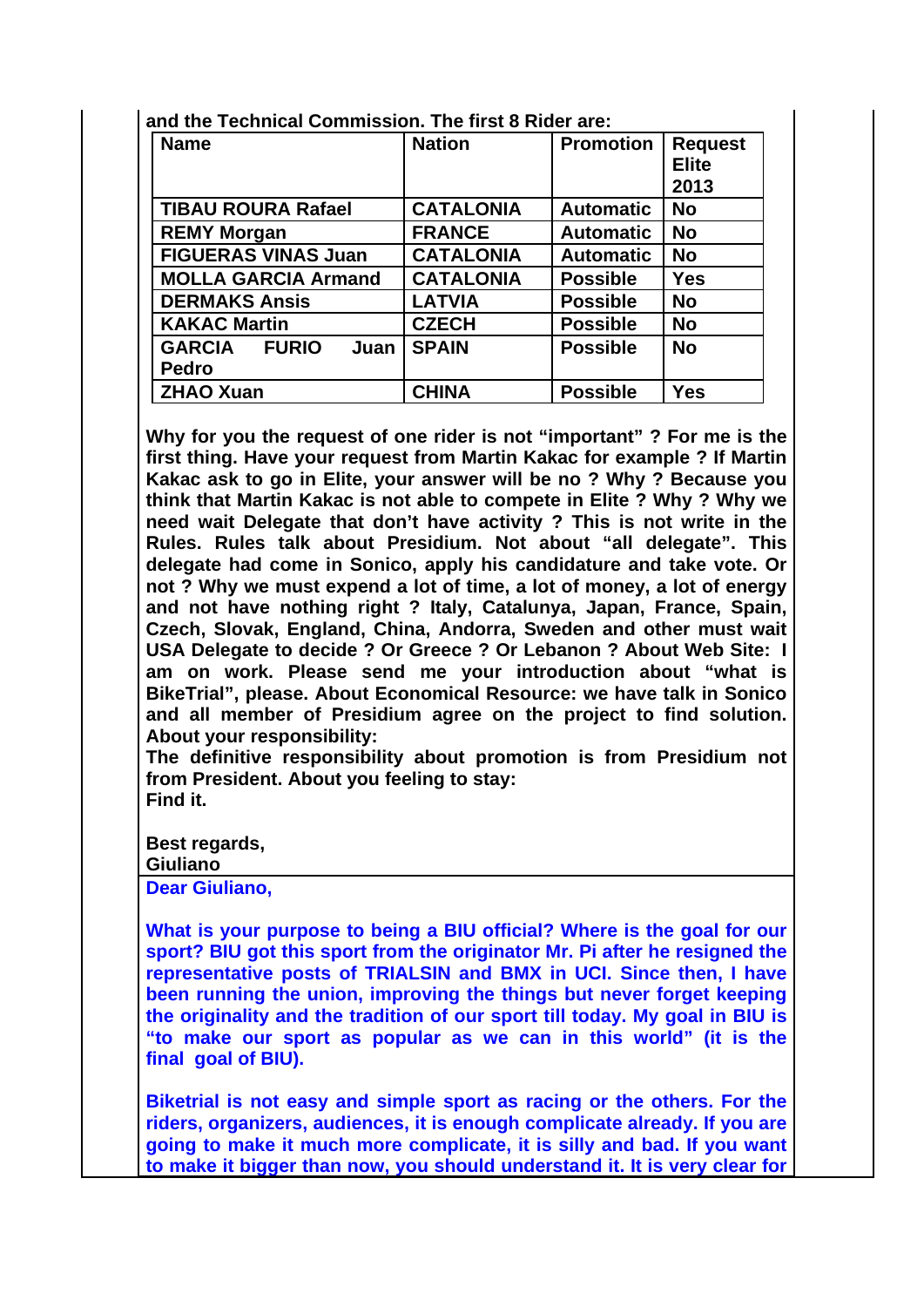**all except fathers. They are different. Most of their thought is not thinking widely and deeply. They only see their families. If you let them right to organize union, I am sure it will broke our sport soon or later someday. If you do not like it, do not accept if the thing is not following our concept.** 

**Whichever we got request or no request promoting to Elite, we should check the results and discuss with the delegate in the country. He knows (or he can check) if the riders has the ability or not. So the request does not take the first. Then, if the rider is not happy to be Elite, he can be demoted by sending his request.** 

**We also should have the tactics to have Elite in the important countries. Having Elite in China makes a lot different for promotion of our sport in the country. It is very important thing that we should not forget it in the discussion.** 

**However the matter is decided by the presidium or the TG, it should be discussed together with as many as our delegates and listen to their opinions before the final decision. This kind of process is very important to keep BIU stay on the right truck and stay on a real democratic way.** 

**Each country has some different reason to be like now. For example, the USA organized WBC before but now not active with the new delegate. It was begun when they decided to change their system. All we have to do is guide them to recover the situation. They should have right information and they should attend our discussion for all matters. Cut or leave them behind makes nothing better.** 

**Every change will give the effect to the situation of our sport future. It sure will give the change by effect to our sport more or less. Do not think that we can easily change it back in case. Like some say the water from the grass to the floor never comes back. We should take enough discussion and listen to all opinions and the top should decide with deeply thinking for the sport at the last with highest responsibility. Think all possibilities for the decision, please.** 

**In BIU, all things start from beginning of the year and finish the end of the year same as license. This is very important for the 2013 WBC host countries. If there is a possibility of changing the condition and the rules, it can be a high risk for the project. For this reason, may be Japan will stop the project of 2013 WBC till the things settle down.** 

**If you start new presidium now means however I finished 2012 work already. From now on, I do not carry any responsibility for the decision of the presidium. I was selected as the president for 2013 and 2014. But now I am not sure if I can continue in BIU. I can say I will do my own things till I get enough time for my BIU activity. I think it is better.** 

**I have been keeping this BIU news mail to have communication with the**